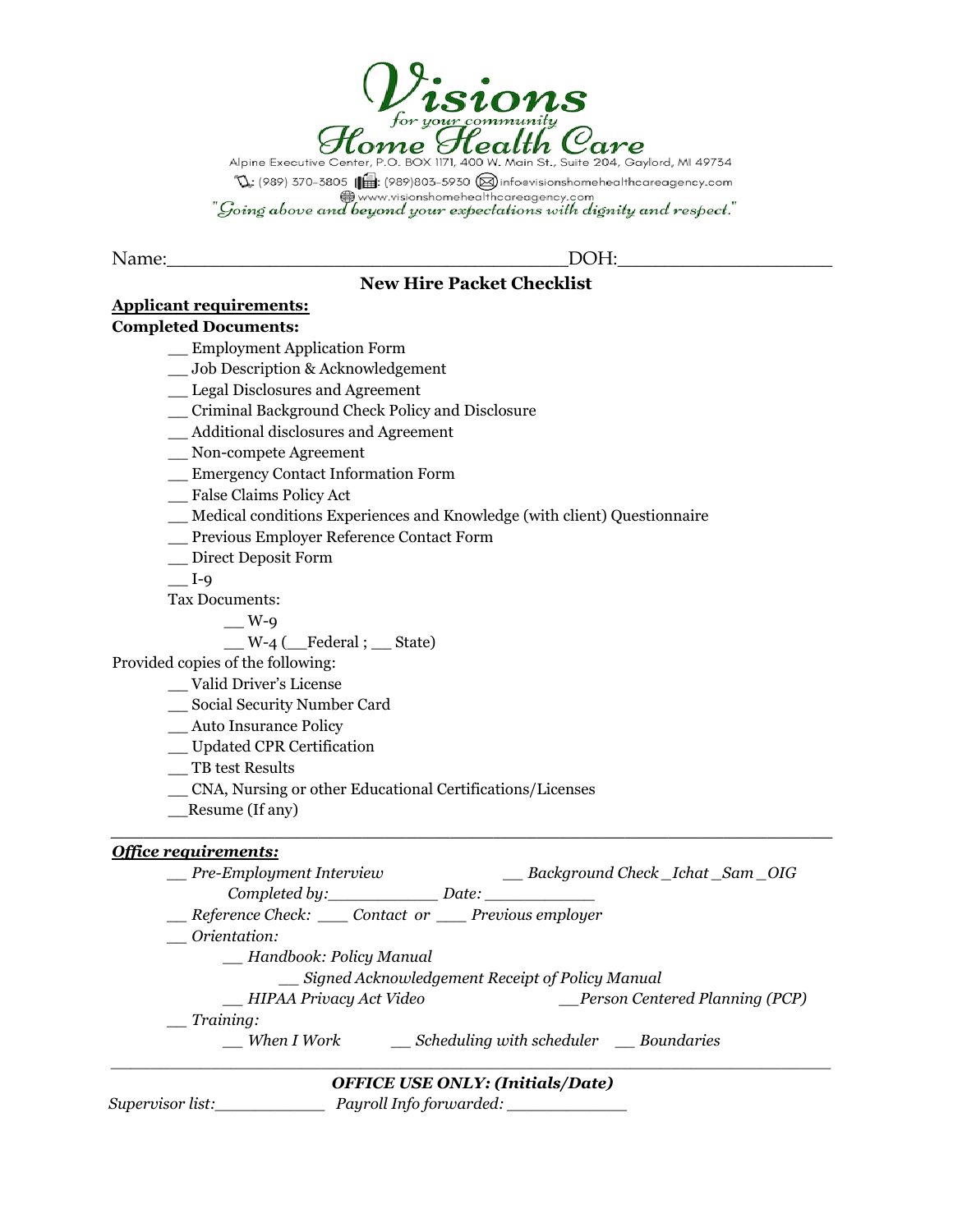

 $\mathbb{Q}$ : (989) 370-3805 (11: (989) 803-5930 (11: (989) antoavisionshomehealthcareagency.com<br>"Going above and beyond your expectations with dignity and respect."

# **Employment Application Form**

Today's Date:\_\_\_\_\_\_\_\_\_\_\_\_\_\_\_\_\_\_\_\_\_\_\_

| Position Applied for:                                                         | Location: |
|-------------------------------------------------------------------------------|-----------|
| How did you hear about this job opportunity? (Please specify ad other source) |           |

Visions for your community Home Health Care Agency, LLC (Visions) is an Equal Opportunity Employer (EOE). Visions provides equal employment and advancement opportunities to all qualified staff members and applicants for employment without respect to race, color, religion, national origin, LGBTIQ status, veteran status, sex, age, disability, or any other protected class under the law. Visions does not condone and will not tolerate discrimination, intimidation, or harassment based on this factors, and sexual harassment is prohibited whether directed toward women or men. Such conduct will subject the employee to disciplinary action, up to and including immediate termination. We **do not tolerate** any employee engaging in harassment or discrimination of any kind. Please see our "Non-Discrimination and Anti-Harassment Policy" and our "Sexual Harassment Policy."

Visions will make reasonable accommodations for qualified individuals with known disabilities unless doing so would result in an undue hardship. This policy governs all aspects of employment, including selection, job assignment, compensation, discipline, termination, and access to benefits and training.

| Last Name:                                  |                                                                                                     | First Name:               |         | Middle Name:                |                               |
|---------------------------------------------|-----------------------------------------------------------------------------------------------------|---------------------------|---------|-----------------------------|-------------------------------|
|                                             |                                                                                                     |                           |         |                             |                               |
| <b>Present Address</b>                      |                                                                                                     |                           |         |                             |                               |
| Street:                                     |                                                                                                     |                           | City:   | State:                      | Zip code:                     |
|                                             |                                                                                                     |                           |         | MI                          |                               |
| <b>Phone Number</b>                         |                                                                                                     |                           |         |                             |                               |
| Home:                                       | Cellular:                                                                                           |                           | E-Mail: |                             |                               |
|                                             |                                                                                                     |                           |         |                             |                               |
| authorization to work in the United States? | Are you a U.S. Citizen, permanent resident, or a foreign national with                              |                           |         | Yes                         | N <sub>0</sub>                |
|                                             | Are you able to perform the essential functions of the job for which you are applying,              |                           |         | Yes                         | No                            |
|                                             | either with or without reasonable accommodation?                                                    |                           |         |                             |                               |
| Have you worked for Visions previously?     |                                                                                                     |                           |         | Yes                         | N <sub>0</sub>                |
| Resume attached?                            |                                                                                                     |                           |         | Yes                         | No                            |
|                                             | <b>EMPLOYMENT HISTORY-Please include four (4) most recent employers. Do not omit any employers.</b> |                           |         |                             |                               |
| Name of Employer:                           |                                                                                                     | <b>Employers Address:</b> |         |                             |                               |
|                                             |                                                                                                     |                           |         |                             |                               |
| Your Job Title:                             |                                                                                                     | Employers Phone number:   |         | Supervisor's Name:          |                               |
|                                             |                                                                                                     |                           |         |                             |                               |
| From (Month/Year)                           | To (Month/Year)                                                                                     | Hours per Week            |         |                             | May we contact this employer? |
|                                             |                                                                                                     |                           |         | <b>YES</b><br><sub>or</sub> | N <sub>O</sub>                |
| Reason for leaving?                         |                                                                                                     |                           |         |                             |                               |

\_\_\_\_\_\_\_\_\_\_\_\_\_\_\_\_\_\_\_\_\_\_\_\_\_\_\_\_\_\_\_\_\_\_\_\_\_\_\_\_\_\_\_\_\_\_\_\_\_\_\_\_\_\_\_\_\_\_\_\_\_\_\_\_\_\_\_\_\_\_\_\_\_\_\_\_\_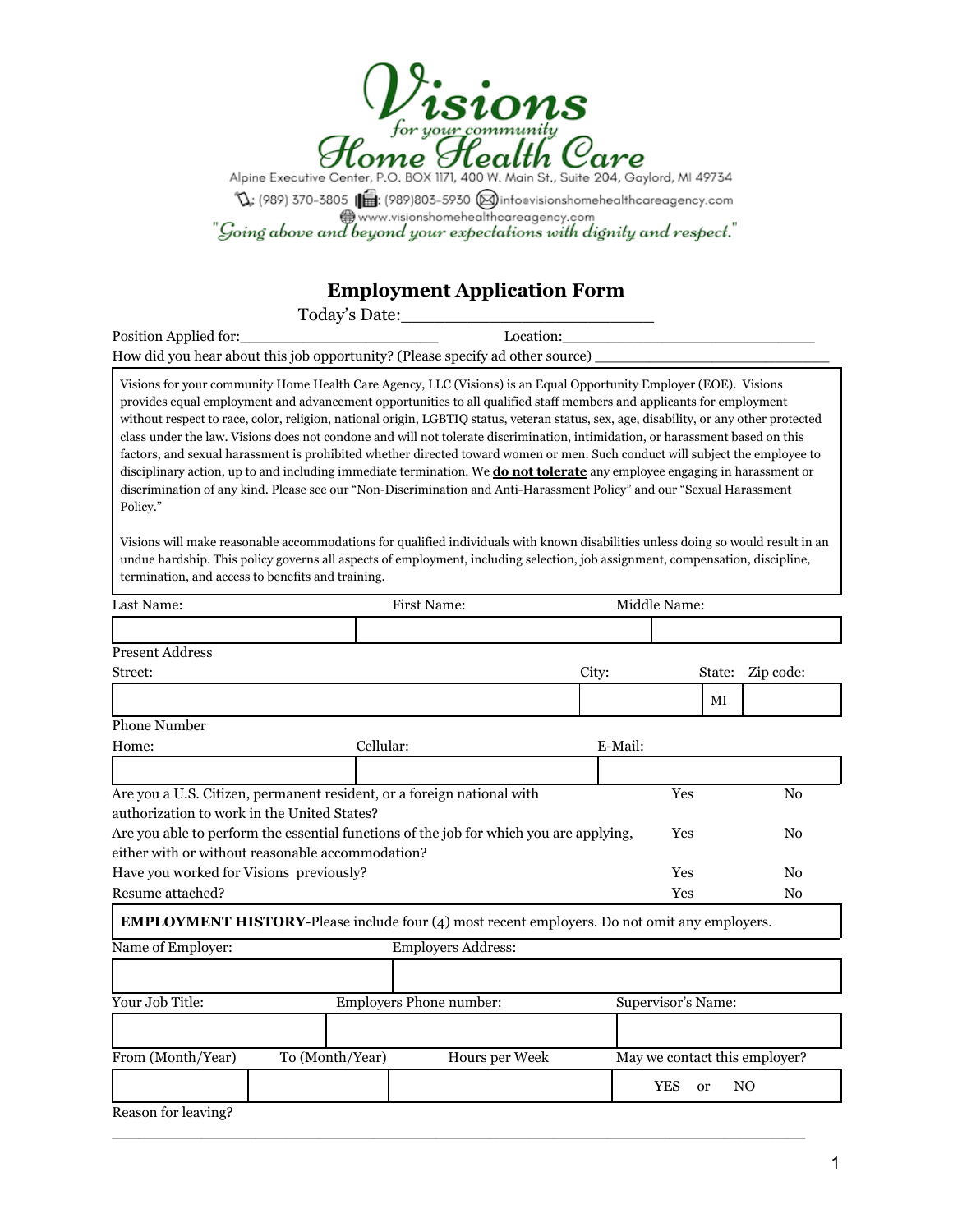

 $\mathbb{Q}$ : (989) 370-3805 ( $\mathbb{Q}$ : (989) 803-5930 (a) inforvisionshomehealthcareagency.com<br>"Going above and beyond your expectations with dignity and respect."

| Name of Employer:                                              |                                                | Employers Address:                                                                                                                      |                                                       |
|----------------------------------------------------------------|------------------------------------------------|-----------------------------------------------------------------------------------------------------------------------------------------|-------------------------------------------------------|
|                                                                |                                                |                                                                                                                                         |                                                       |
| Your Job Title:                                                |                                                | Employers Phone number:                                                                                                                 | Supervisor's Name:                                    |
|                                                                |                                                |                                                                                                                                         |                                                       |
| From (Month/Year)                                              | To (Month/Year)                                | Hours per Week                                                                                                                          | May we contact this employer?                         |
|                                                                |                                                |                                                                                                                                         | <b>YES</b><br>N <sub>O</sub><br>or                    |
| Reason for leaving?                                            |                                                |                                                                                                                                         |                                                       |
| Name of Employer:                                              |                                                | Employers Address:                                                                                                                      |                                                       |
|                                                                |                                                |                                                                                                                                         |                                                       |
| Your Job Title:                                                |                                                | Employers Phone number:                                                                                                                 | Supervisor's Name:                                    |
|                                                                |                                                |                                                                                                                                         |                                                       |
| From (Month/Year)                                              | To (Month/Year)                                | Hours per Week                                                                                                                          | May we contact this employer?                         |
|                                                                |                                                |                                                                                                                                         | <b>YES</b><br>N <sub>O</sub><br>or                    |
| Reason for leaving?                                            |                                                |                                                                                                                                         |                                                       |
| Name of Employer:                                              |                                                | <b>Employers Address:</b>                                                                                                               |                                                       |
|                                                                |                                                |                                                                                                                                         |                                                       |
| Your Job Title:                                                |                                                | Employers Phone number:                                                                                                                 | Supervisor's Name:                                    |
|                                                                |                                                |                                                                                                                                         |                                                       |
| From (Month/Year)                                              | To (Month/Year)                                | Hours per Week                                                                                                                          | May we contact this employer?                         |
|                                                                |                                                |                                                                                                                                         | <b>YES</b><br>N <sub>O</sub><br>or                    |
| Reason for leaving?                                            |                                                |                                                                                                                                         |                                                       |
|                                                                | Please explain any lapses in prior employment: |                                                                                                                                         |                                                       |
|                                                                |                                                |                                                                                                                                         |                                                       |
|                                                                |                                                | The following information is for purpose of considering your requests, and it does not constitute a promise or guarantee of employment: |                                                       |
| Times available to work: (be specific as to<br>hours and days) |                                                | What days and times are you not able to work?                                                                                           | On what date would you be available to start<br>work? |
| Are you able to report to work punctually and<br>regularly?    |                                                | Wage expectations?<br>$\sim$                                                                                                            | How many hours per week are you available to<br>work? |
|                                                                |                                                |                                                                                                                                         |                                                       |

Why do you feel that you are qualified to perform the work for which you are applying?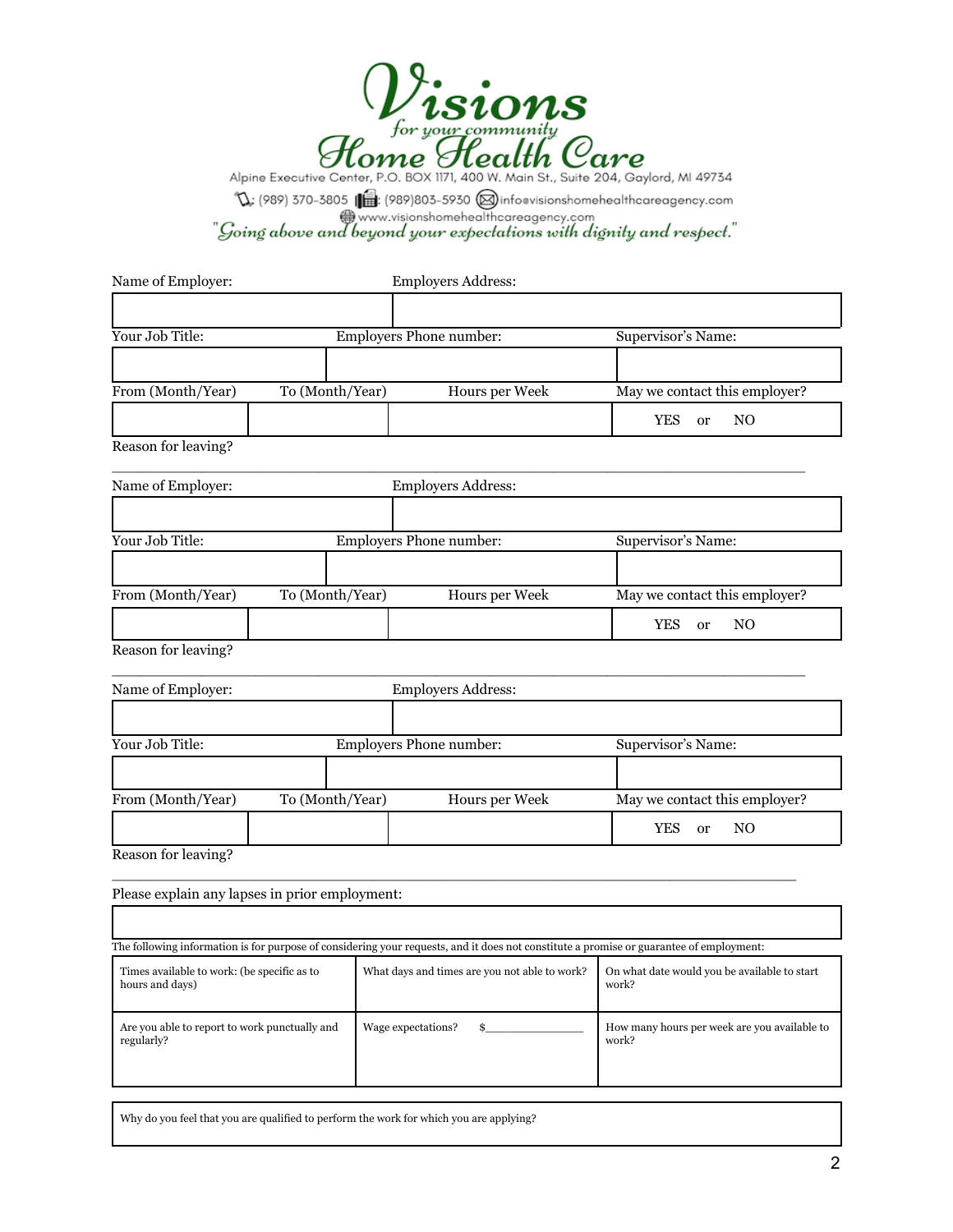

 $\mathbb{Q}$ : (989) 370-3805 ( $\blacksquare$ : (989)803-5930 (@infoevisionshomehealthcareagency.com<br>www.visionshomehealthcareagency.com<br>"Going above and beyond your expectations with dignity and respect."

Do you have a reliable means of transportation to get to work on time and home safely?

| <b>EDUCATION</b>                  | Name and City | Number of Yrs.<br>Completed | Did You<br>Graduate? | Degrees Received |
|-----------------------------------|---------------|-----------------------------|----------------------|------------------|
| High School                       |               |                             |                      |                  |
| College                           |               |                             |                      |                  |
| Post-College                      |               |                             |                      |                  |
| Other Education<br>(Trade School) |               |                             |                      |                  |

Do you have any computer skills? If yes, please describe.

Please list any specific skills that may be relevant to the position for which you are applying.

Have you had any previous experiences or contacts with our Company?

Why would you like to work for the Company?

#### **REFERENCES**

Please list only professional references. If you need more space, please use the back of this application.

| Name | Company Name | <b>Business Phone</b><br>Number (No Cell<br>phone Numbers) | <b>Business E-Mail</b> | How do<br>you know<br>this<br>person? | Years Acquainted? |
|------|--------------|------------------------------------------------------------|------------------------|---------------------------------------|-------------------|
|      |              |                                                            |                        |                                       |                   |
|      |              |                                                            |                        |                                       |                   |
|      |              |                                                            |                        |                                       |                   |

**DO NOT SIGN AS REQUESTED BELOW UNTIL YOU HAVE READ THIS ENTIRE DOCUMENT, UNDERSTAND ITS TERMS AND CONDITIONS, AND AGREE TO THE TERMS AND CONDITIONS SET FORTH HEREIN. YOUR SIGNATURE BELOW INDICATES YOUR AGREEMENT TO THE TERMS AND CONDITIONS SET FORTH IN THIS APPLICATION. THE CONSIDERATION FOR YOUR ACCEPTANCE OF THE TERMS AND CONDITIONS SET FORTH HEREIN IS THE COMPANY'S WILLINGNESS TO REVIEW YOUR APPLICATION AND EMPLOYMENT IF YOU ARE SELECTED FOR EMPLOYMENT.**

By signing below, I certify that all answers to questions in the application, and other reference documents referenced above are true and complete to the best of my knowledge. I understand that misinterpretation, omission, or falsified statements on this Application or any other reference documents in any detail shall constitute sufficient cause for disqualification from further consideration for hire or for dismissal whenever discovered.

\_\_\_\_\_\_\_\_\_\_\_\_\_\_\_\_\_\_\_\_\_\_\_\_\_\_\_\_\_\_\_\_\_\_\_\_\_\_\_\_\_\_\_\_\_\_ \_\_\_\_\_\_\_\_\_\_\_\_\_\_\_\_\_\_\_\_\_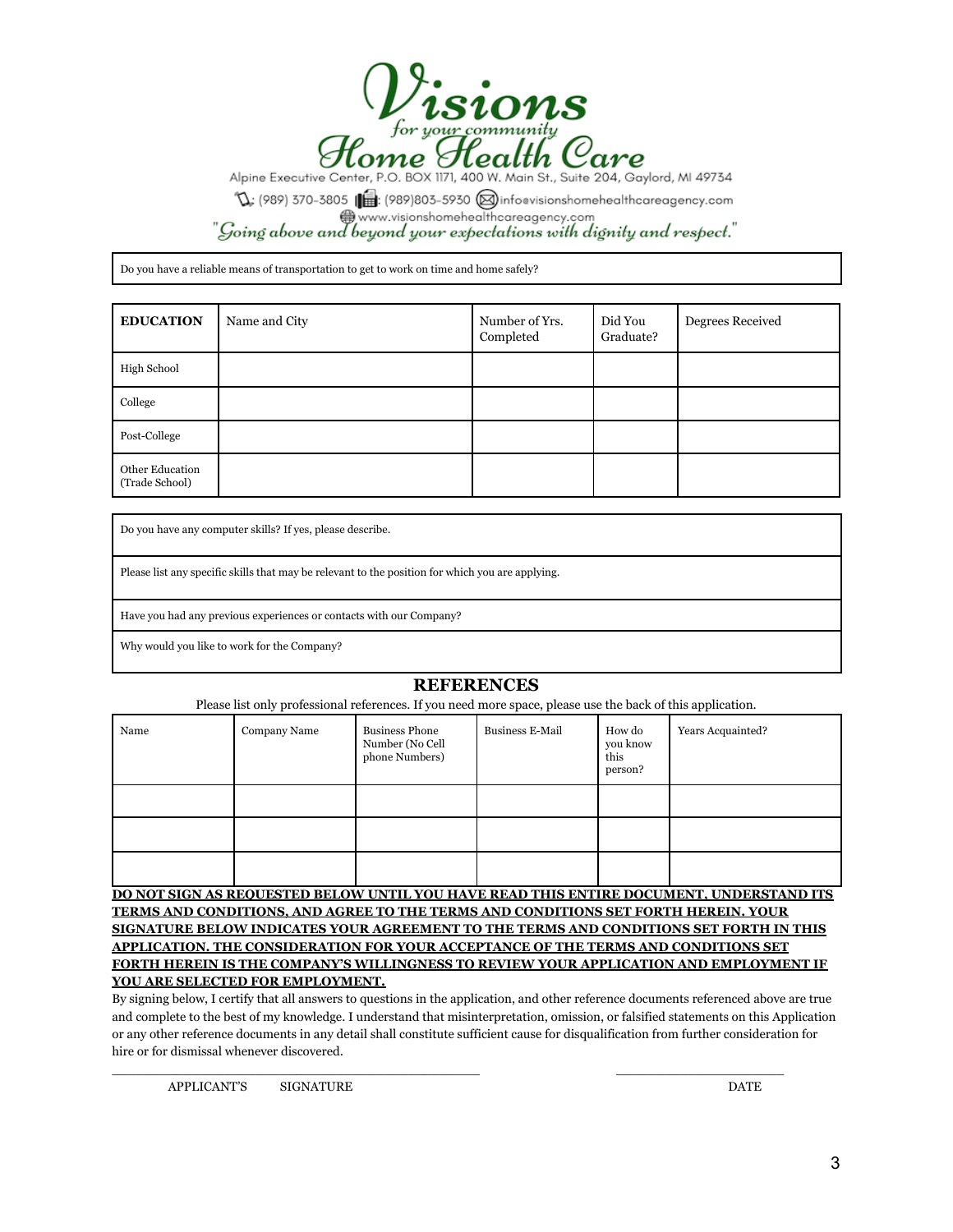

Alpine Executive Center, P.O. BOX 1171, 400 W. Main St., Suite 204, Gaylord, MI 49734  $\mathbb{Q}$ : (989) 370-3805 (989)803-5930 (a) infoevisionshomehealthcareagency.com<br>
www.visionshomehealthcareagency.com  $"$ Going above and beyond your expectations with dignity and respect."

#### **ADDITIONAL DISCLOSURES AND AGREEMENTS**

I also understand that if I am hired, I will be required to provide proof of identity and legal authorization to work in the United States, and that federal immigration laws require me to complete an I-9 Form in this regard. I further understand that to be eligible for employment, I must complete the entire application process which may include a medical examination.

I expressly authorize, without reservation, Visions for your community Home Health Care Agency, its representatives, employees or agents to contact and obtain information from all references (personal and professional), employers, public agencies, licensing authorities and educational institutions and to otherwise verify the accuracy of all information provided by me in this application, resume or job interview. I hereby waive any and all rights and claims I may have regarding the company, it's agents, employees or representatives, for seeking, gathering and using truthful and non-defamatory information, In a lawful manner, in the employment process and all other persons, corporations or organizations for furnishing such information about me.

In order to process your application, or during the course of your employment, a consumer report may be obtained on you employment purposes. It may be an investigative consumer report that includes information regarding your character, general reputation, personal characteristics and mode of living. Such report may also be necessary in relation to any investigation regarding allegations of sexual harassment, discrimination, or disciplinary charges associated with your employment. The employer may utilize an outside organization to obtain a consumer report and/or to conduct investigations. If an investigative consumer report is obtained, you have a right to request disclosure of the nature and scope of the report, which involves personal interviews with sources such as your neighbors, friends or associates. I hereby authorize the employer to obtain a consumer report on me for employment purposes and to conduct investigations as outlined above.

I understand that Visions for your community Home Health Care Agency does not unlawfully discriminate in employment and no question on this application is used for the purpose of limiting or eliminating any applicant from consideration for employment on any basis prohibited by applicable local, state or federal law.

I understand that this application remains current for only 30 days. At the conclusion of that time, if I have not heard from the company and still wish to be considered for employment, it will be necessary for me to reapply and complete a new application.

In consideration of my employment, I agree to conform to the company's rules and regulations, and I agree that my employment and compensation can be terminated, with or without cause, and with or without notice, at any time, at either my or the company's option. I also understand and agree that the terms and conditions of my employment may be changed, with or without cause, and with or without notice, and anytime by the company. I understand that no company representative, other than its President, and then only when in writing and signed by the President, has any authority to enter into any agreement for employment for any specific period of time, or to make any agreement contrary to the foregoing.

I further agree that, if employed, I will confirm my conduct to Visions' rules and regulations, and that I may not enter into any other employment or engage in any business which will conflict with my responsibilities as an employee of Visions for your community Home Health Care Agency.

By signing below, I certify that all answers to questions in the application, and other reference documents **referenced above are true and complete to the best of my knowledge. I understand that misrepresentation, omission, or falsified statements on this application or any other reference documents in any detail shall constitute sufficient cause for disqualification from further consideration for hire or for dismissal whenever discovered.**

Applicant's Signature: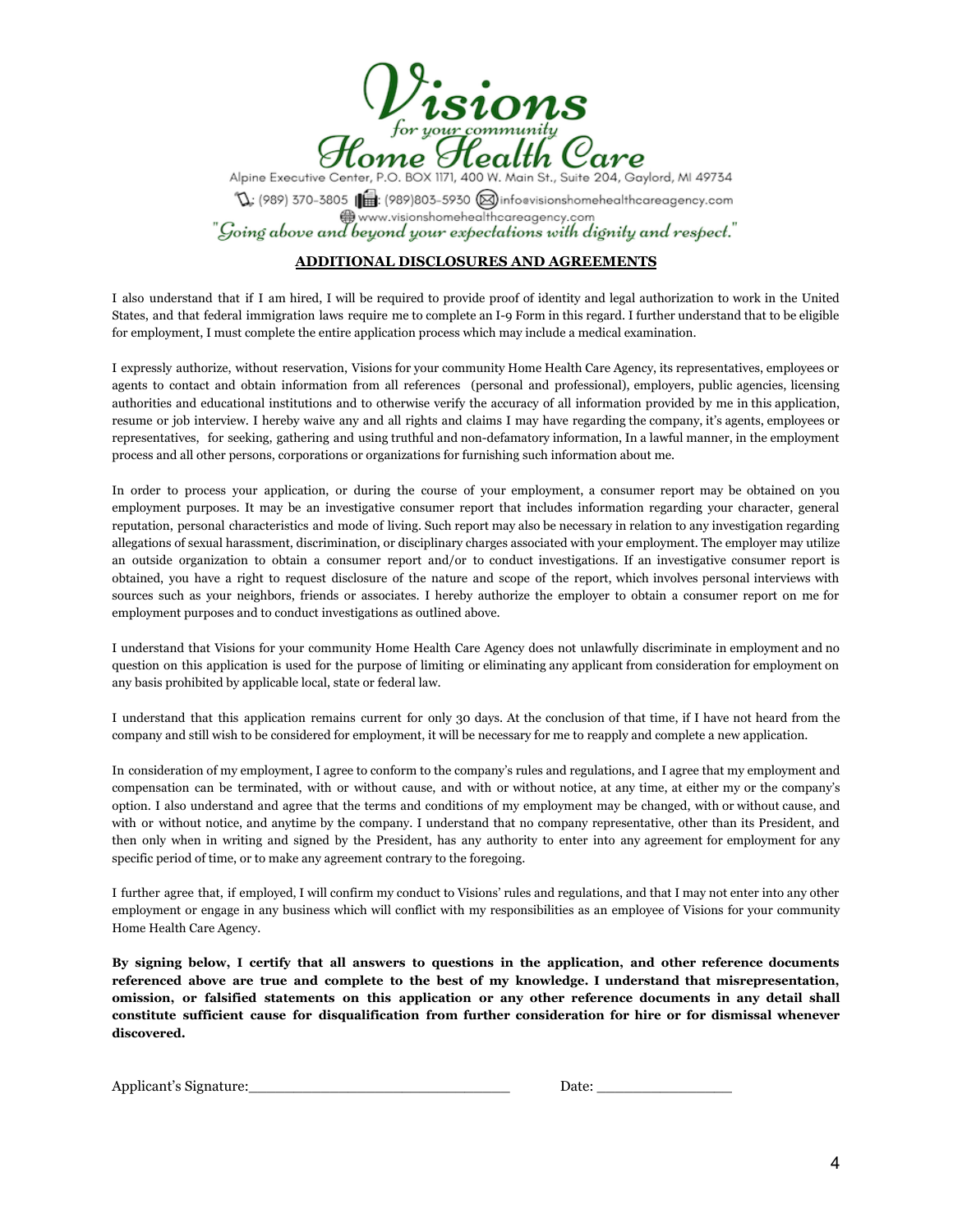

Alpine Executive Center, P.O. BOX 1171, 400 W. Main St., Suite 204, Gaylord, MI 49734  $\mathbb{Q}$ : (989) 370-3805 ( $\bigoplus$ : (989)803-5930 (a) infoevisionshomehealthcareagency.com<br>(a) www.visionshomehealthcareagency.com www.visionshomehealthcareagency.com (going above and beyond your expectations with dignity and respect."<br>"Going above and beyond your expectations with dignity and respect."

#### **CRIMINAL BACKGROUND CHECK POLICY AND DISCLOSURE**

As a condition of employment, each employee is subject to a criminal background check. In conducting criminal background checks, VIsions for your community Home Health Care Agency, will comply with federal laws that protect applicants and employees from discrimination. That includes discrimination based on race, color, national origin, sex, GBLT status, religion; disability; genetic information (including family medical history); and age(40 or older).

In addition, Visions for your community Home Health Care Agency, to the extent required, will comply with the Fair Credit Reporting Act (FCRA) with regard to conducting criminal background checks. The Federal Trade Commission (FTC) enforces the FCRA.

Although a disqualification is possible, in accordance with federal and state laws, a previous conviction does not automatically disqualify an applicant from consideration for employment with Visions, unless such employment involves working with children and the conviction or criminal conduct relates to children or is clean record is required given the job duties, funding source, or employment source.

In conducting criminal background checks and convictions, Visions complies with the EEOC guidelines regarding the use of criminal background checks and specifically follows the "Green Factors" set forth in *Green v. Missouri Pacific Railroad.* The "Green Factors" requires Visions to evaluate the criminal background check report under the following test which assesses whether an exclusion is job related for the position in question and consistent with business necessity:

- The nature and gravity of the offense or conduct:
- The time that has passed since the offense or conduct and/or completion of the sentence; and
- The nature of the job held or sought.

To the extent that the criminal background check reveals conduct that would exclude the person from the specific job applied for after applying the "Green Factors", and to the extent that the basis for denying the job was related to the criminal background check, Visions will send out an appropriate letter to the prospective employee explaining the basis for denial of the job. The prospective employee shall have 10 days after the date of the correspondence explaining the basis for denial of the job to contact Visions and schedule a meeting explaining how the criminal background conduct should not exclude him/her. Failure by the prospective employee to contact Visions within the ten (10) day period as provided above, shall constitute of waiver of such right to engage Visions regarding the decision to deny employment.

If you have any questions regarding your rights, please feel free to contact the Human Resource Department of Visions or the EEOC at [www.e](http://www.c.go)eoc.gov.

By signing this application, I certify that all the answers to questions in the application, and other reference documents are true and complete to the best of my knowledge. I understand that misrepresentation, omission, or falsified statements on this application or any other reference documents in any detail shall constitute sufficient **cause for disqualification from further consideration for hire or for dismissal whenever discovered.**

Applicant's Signature:\_\_\_\_\_\_\_\_\_\_\_\_\_\_\_\_\_\_\_\_\_\_\_\_\_\_\_\_ Date: \_\_\_\_\_\_\_\_\_\_\_\_\_\_\_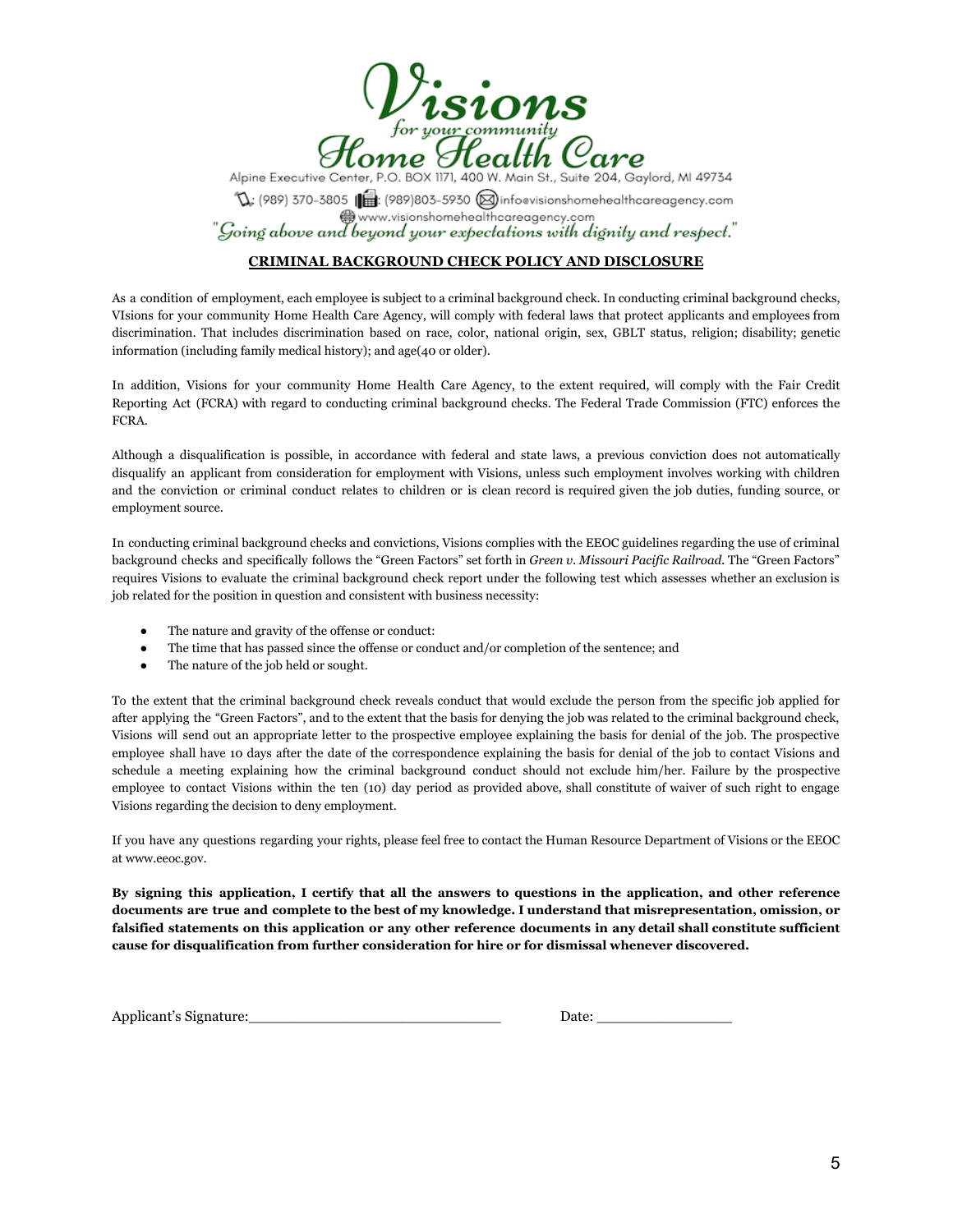

Alpine Executive Center, P.O. BOX 1171, 400 W. Main St., Suite 204, Gaylord, MI 49734  $\mathbb{Q}$ : (989) 370-3805 ( $\blacksquare$ : (989)803-5930 (@infoevisionshomehealthcareagency.com<br>www.visionshomehealthcareagency.com<br>"Going above and beyond your expectations with dignity and respect."

## **LEGAL DISCLOSURES AND AGREEMENT**

TO THE EXTENT PERMITTED BY STATE LAW, I UNDERSTAND AND AGREE THAT I SHALL NOT COMMENCE ANY FEDERAL (NOT REQUIRING FILING WITH THE EEOC, AND NLRB OR OTHER ADMINISTRATIVE AGENCY FIRST) OR STATE LAW ACTION OR SUIT RELATED TO MY EMPLOYMENT WITH VISIONS: 1) MORE THAN SIX MONTHS AFTER THE TERMINATION OF MY APPOINTMENT, IF THE ACTION OR SUIT IS RELATED TO THE TERMINATION OF MY EMPLOYMENT; OR 2) MORE THAN SIX MONTHS AFTER THE EVENT OR OCCURRENCE ON WHICH MY CLAIM IS BASED, IF THE ACTION OR SUIT IS BASED ON AN EVENT OR OCCURRENCE OTHER THAN THE TERMINATION OF MY EMPLOYMENT. WHILE I UNDERSTAND THAT THE STATUTE OF LIMITATIONS FOR FEDERAL AND/OR STATE LAW CLAIMS ARISING OUT OF MY APPOINTMENT WITH VISIONS MAY BE LONGER THAN SIX MONTHS, I AGREE TO BE BOUND BY THE SIX (6) MONTH PERIOD OF LIMITATIONS SET FORTH HEREIN AND I WAIVE ANY STATUTE OF LIMITATIONS TO THE CONTRARY. SHOULD A COURT DETERMINE IN SOME FUTURE LAWSUIT THAT THIS PROVISION ALLOWS AN UNREASONABLE SHORT PERIOD OF TIME TO COMMENCE A LAWSUIT, THE COURT SHALL ENFORCE THIS PROVISION AS FAR AS POSSIBLE AND SHALL DECLARE THE LAWSUIT BARRED UNLESS IT WAS BROUGHT WITHIN THE MINIMUM REASONABLE TIME WITHIN WHICH THE SUIT SHOULD HAVE BEEN COMMENCED.

TO THE EXTENT PERMITTED BY LAW, I UNDERSTAND AND AGREE THAT ANY FEDERAL LAW CLAIM OR LAWSUIT REQUIRING TO BE SUBMITTED TO THE EEOC, NLRB OR ANY OTHER ADMINISTRATIVE AGENCY BEFORE FILING SUIT RELATING TO MY EMPLOYMENT WITH VISIONS MUST BE FILED NO MORE THAN 185 DAYS AFTER THE DATE OF FILING A PROPER AND TIMELY CHARGE WITH THE EEOC, NLRB, OR ANY OTHER ADMINISTRATIVE AGENCY HAS EXPIRED. WHILE I UNDERSTAND THAT THE STATUTE OF LIMITATIONS FOR CLAIMS ARISING OUT OF AN EMPLOYMENT ACTION MAY BE LONGER THAN 185 DAYS, I WAIVE ANY STATUTE OF LIMITATIONS TO THE CONTRARY.

**BY SIGNING THIS DOCUMENT, I CERTIFY THAT I HAVE READ THIS LEGAL DISCLOSURES AND AGREEMENT SET FORTH ABOVE, HAD THREE DAYS TO DISCUSS THE LEGAL DISCLOSURES AND AGREEMENT WITH COUNSEL OF MY CHOICE, AND DECIDED TO MOVE FORWARD AND SIGN BELOW, AND UNDERSTAND THAT WITHOUT MY AGREEMENT TO THE LEGAL DISCLOSURES AND AGREEMENT, VISIONS WOULD NOT CONSIDER MY APPLICATION FOR EMPLOYMENT. I FURTHER UNDERSTAND AND REQUEST THAT THE LIMITATIONS BE STRICTLY ENFORCED AND THAT I AM SIGNING THE LIMITATIONS AS MY OWN FREE WILL.**

**ADDITIONALLY, I ACKNOWLEDGE THAT I HAVE THREE (3) DAYS AFTER SIGNING THE LEGAL DISCLOSURE IN AGREEMENT TO RESCIND MY SIGNATURE. I UNDERSTAND THAT SUCH ACTION WILL RESULT IN MY EMPLOYMENT BEING TERMINATED BECAUSE SUCH LEGAL DISCLOSURE IS A CONDITION OF MY JOB. BY NOT RESCINDING MY SIGNATURE TO THIS PROVISION WITHIN THE THREE (3) DAYS PERIOD, I AM ACKNOWLEDGING MY CONSENT TO THIS LEGAL DISCLOSURE AND AGREEMENT.**

| Applicant's Signature: |  |
|------------------------|--|
|                        |  |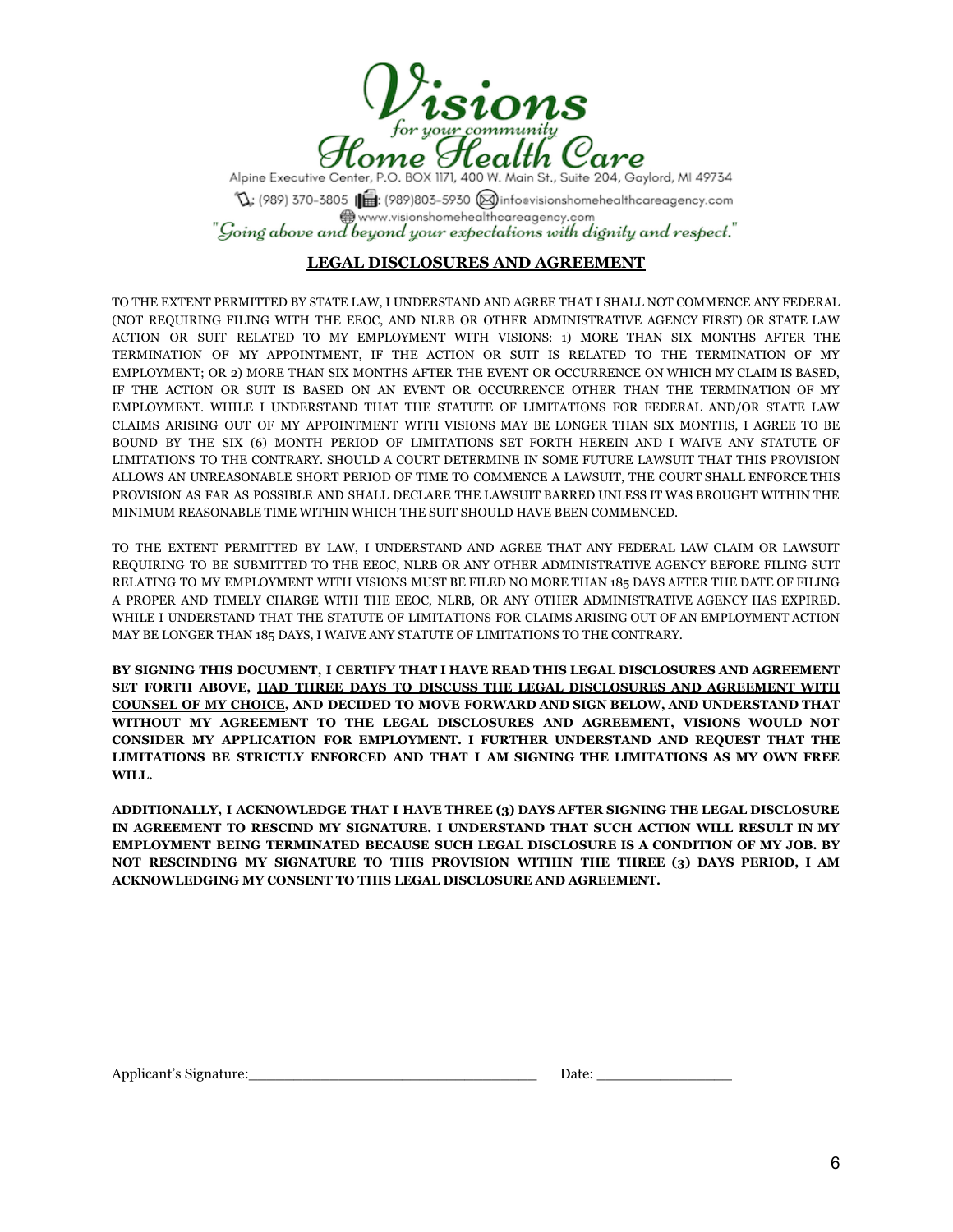![](_page_7_Picture_0.jpeg)

Alpine Executive Center, P.O. BOX 1171, 400 W. Main St., Suite 204, Gaylord, MI 49734  $\mathbb{Q}$ ; (989) 370-3805 ( $\mathbb{R}$ : (989)803-5930 ( $\otimes$ ) infoevisionshomehealthcareagency.com www.visionshomehealthcareagency.com "Going above and beyond your expectations with dignity and respect."

## **NON-COMPETE AGREEMENT**

The Parties hereby understand that there exists a contractual relationship between Visions for your Community Home Health Care Agency, LLC. Hereafter, "Visions" and you as an employee or sub-contractor. As a result of this relationship, employees and sub-contractor has learned or will learn personal information of its clients (including names, addresses, phone number, names of relatives, financial information and the like). You will also learn of proprietary information belonging to and or developed by visions. The Parties also understand that Visions has devoted considerable resources in the acquisition of clients. The Parties further understand the importance to protect the relationships between Visions and its clients and to protect Visions proprietary information.

Therefore, in order to maintain the viability of Visions and to protect the privacy of Visions clients, the Parties agree as a condition of employee and sub-contractor's employment with Visions, the following:

During the contract period and during a two-year period at the date of termination, whether voluntary or involuntary, thereafter, employee and sub-contractors shall NOT partake in the following within 100-mile radius of Gaylord, Michigan, USA:

- 1.) Directly or indirectly, render home health care services to any past or current clients of Visions, with the exception of clients funded by medicaid waiver programs.
- 2.) Directly or indirectly, solicit home health care services on behalf of any third party to any past or current clients of Visions, with the exception of clients funded by medicaid waiver programs.
- 3.) Be employed as an employee or subcontractor for any third party (person or entity) providing home health care services with the exceptions of clients funded by medicaid waiver programs.
- 4.) Be self-employed providing home health care services.
- 5.) Provide any third party (either a person or entity) any personal information, including but not limited to, Phone numbers, addresses, relative's names, financial information of any past or current client of Visions.
- 6.) Provide any third party (person or entity) any proprietary information of Visions, including, but not limited to its pay structure, the contents of it's contracts it's clients lists, prospective client lists and the like.

If there is a breach of the Agreement, the Employee or the subcontractor shall pay to Visions an amount equal to the greater of:

- a) The billings to such client by Visions during the twelve (12) month period immediately preceding the effective date of termination, or
- b) The average annual billings to such client by Visions during the three-year period preceding the effective date of termination.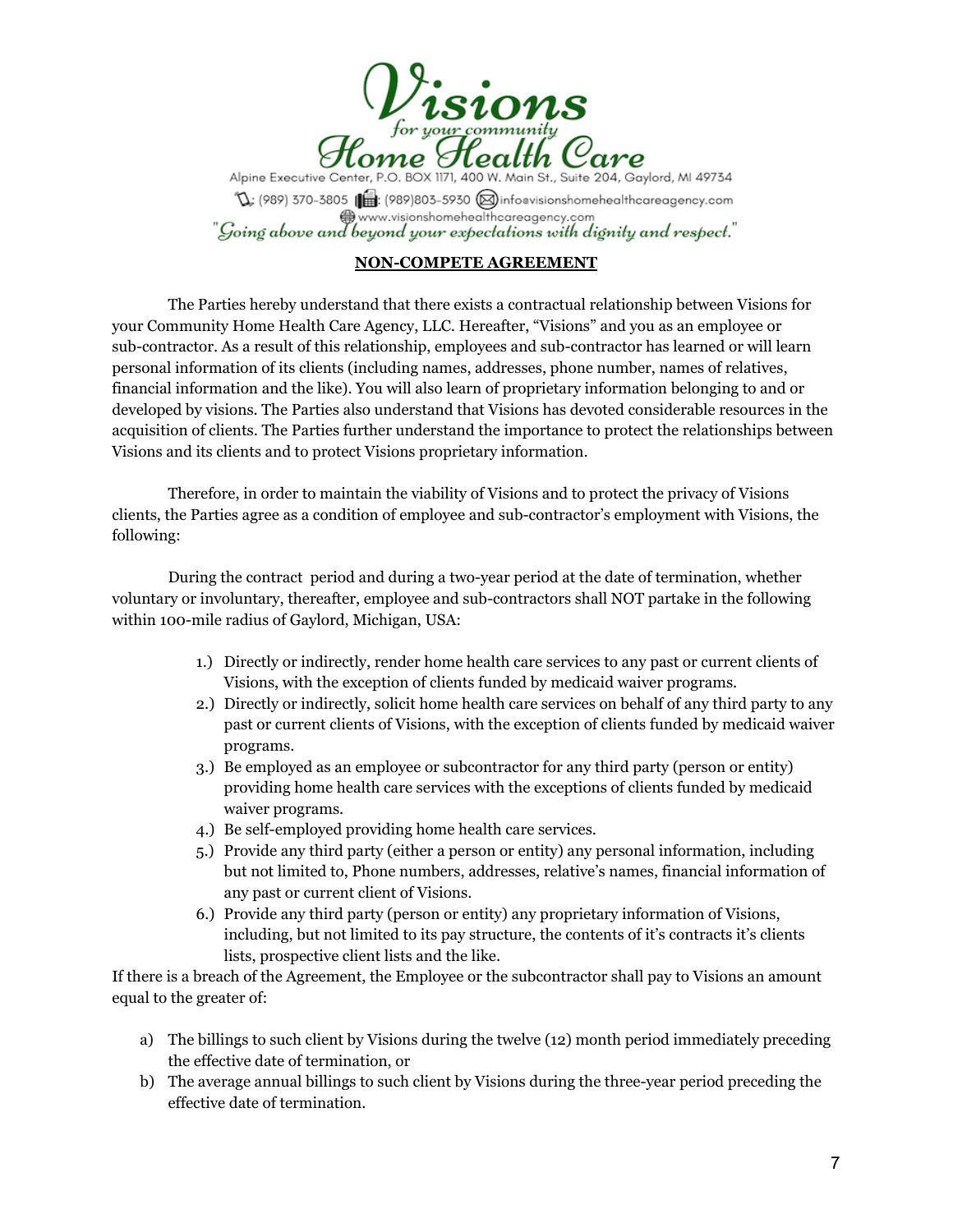![](_page_8_Picture_0.jpeg)

The payments shall be due to Visions at the time the sub-contractor first renders services to such client(s) of Visions.

For purpose of the Agreement, a "Visions Client" is any person or entity for the Visions providing home health care services of any kind at the time of the sub-contractor's termination of employment or at any time during the 24 months preceding such termination and any successor or assign of any such person or entity, with the exception of clients funded by medicaid waiver programs.

Furthermore, nothing herein shall prohibit Visions from filing suit in the Circuit Court for the County of Otsego or Other Counties to request both equitable or legal relief and/or monetary damages as set forth above. The Employee or Subcontractor further agrees, if Visions files such a suit Employee or Subcontractor shall also be liable to Visions for all of it's actual attorney fees and costs in bringing such an action.

| Name of Contractor:   | Signature:    |
|-----------------------|---------------|
|                       |               |
| Supervisor Signature: | Today's Date: |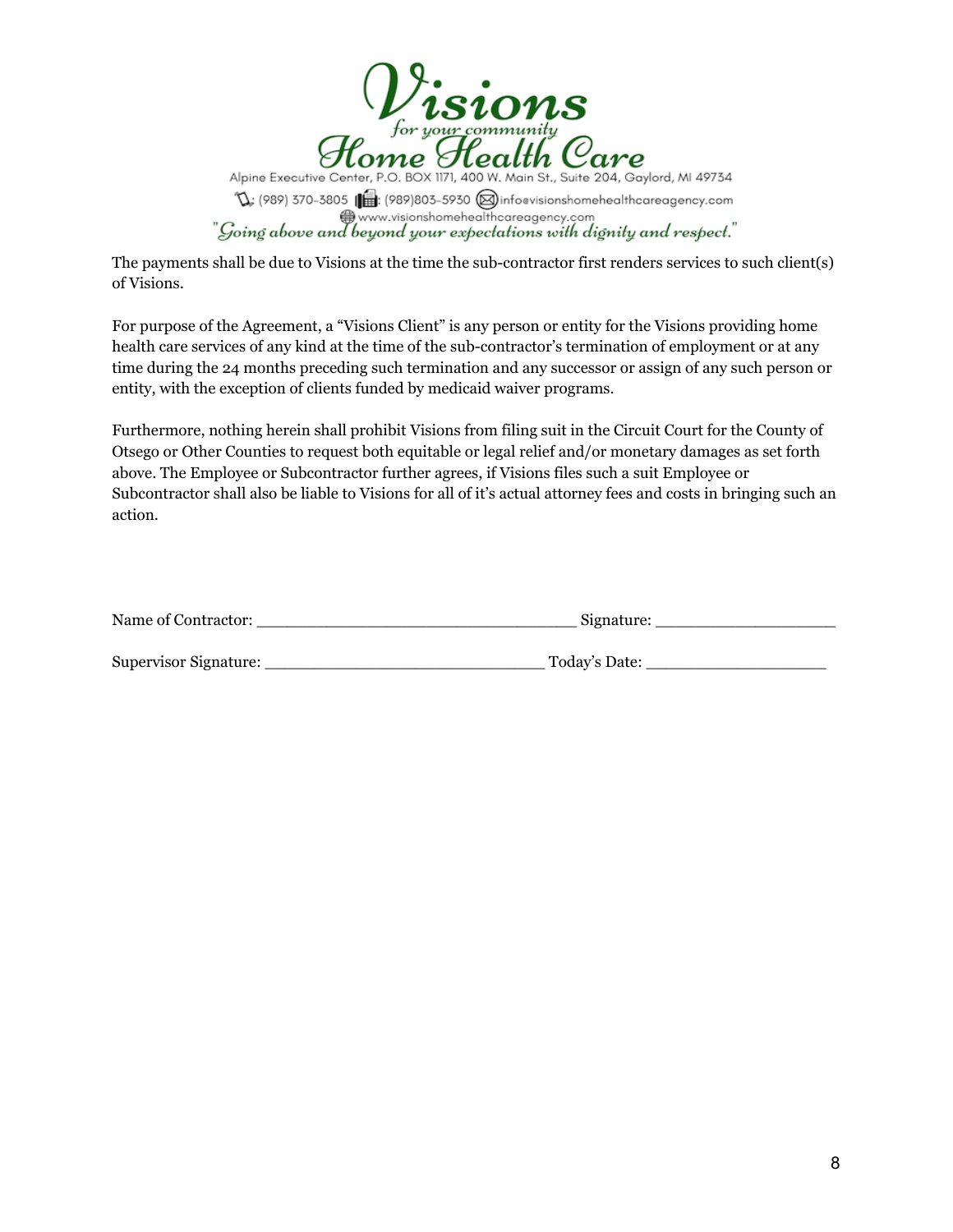![](_page_9_Picture_0.jpeg)

# **Emergency Contact Information Form**

| Name:                                      |                |  |
|--------------------------------------------|----------------|--|
|                                            |                |  |
| <b>Full Address:</b>                       |                |  |
|                                            |                |  |
| Mobile phone:                              | Home phone:    |  |
|                                            |                |  |
| E-mail Address:                            | Date of Birth: |  |
|                                            |                |  |
| Driver's License:                          | SSN:           |  |
|                                            |                |  |
| Primary Physician's Name & Contact Number: |                |  |
|                                            |                |  |
| <b>Hospital of Preference:</b>             |                |  |
|                                            |                |  |

#### Health History:

Г

Previous Medical condition/s

| Any known Allergies: |  |  |  |
|----------------------|--|--|--|
|                      |  |  |  |

# Emergency Contact:

| Name:                                  | Relationship to you: | Mobile Home phone number: |
|----------------------------------------|----------------------|---------------------------|
|                                        |                      |                           |
| Street Address, City, State, Zip Code: |                      |                           |
|                                        |                      |                           |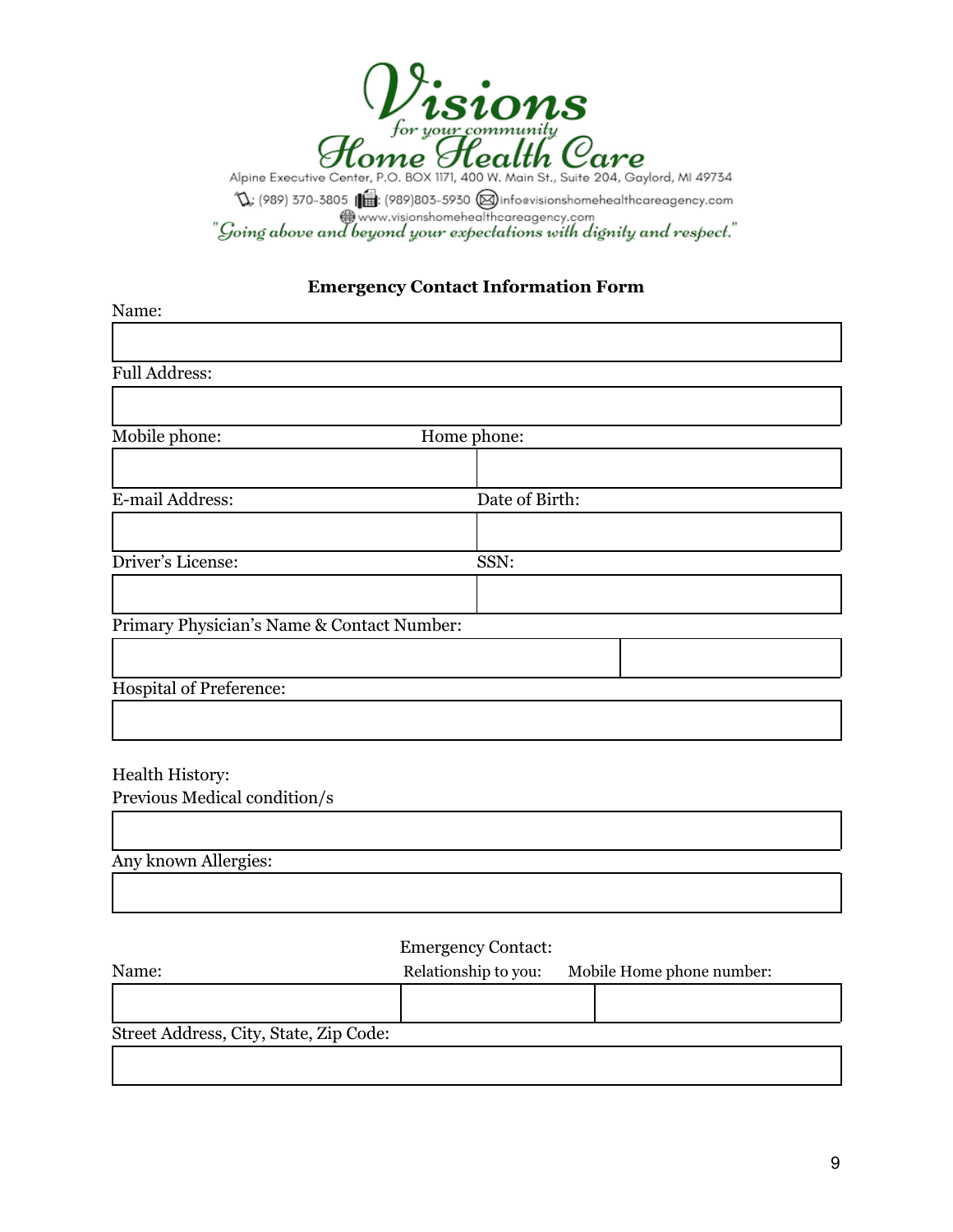![](_page_10_Picture_0.jpeg)

 $\mathbb{Q}$ : (989) 370-3805 ( $\blacksquare$ : (989) 803-5930 (@) infoevisionshomehealthcareagency.com<br>"Going above and beyond your expectations with dignity and respect."

# **Medical conditions Experiences and Knowledge (with client) Questionnaire (Please check one each line)**

| Conditions                     | Experienced | <b>Basic</b> | None at all |
|--------------------------------|-------------|--------------|-------------|
| Alzheimer's Disease            |             |              |             |
| Senility                       |             |              |             |
| Hearing Impairment             |             |              |             |
| Anger/Agitation                |             |              |             |
| Dementia                       |             |              |             |
| Hallucination                  |             |              |             |
| Parkinson's Disease            |             |              |             |
| <b>Diabetes</b>                |             |              |             |
| Screaming/Verbal Noise         |             |              |             |
| <b>Stressful Situations</b>    |             |              |             |
| Sleeping Problem               |             |              |             |
| <b>Strokes</b>                 |             |              |             |
| Cancer                         |             |              |             |
| <b>Heart Attack</b>            |             |              |             |
| Mental Illness                 |             |              |             |
| Congestive Heart Failure       |             |              |             |
| Renal Failure                  |             |              |             |
| Seizures                       |             |              |             |
| Yeast Infection                |             |              |             |
| <b>Bladder Infection</b>       |             |              |             |
| $\mbox{Constitution}$          |             |              |             |
| Diarrhea                       |             |              |             |
| $A\ensuremath{\mathrm{sthma}}$ |             |              |             |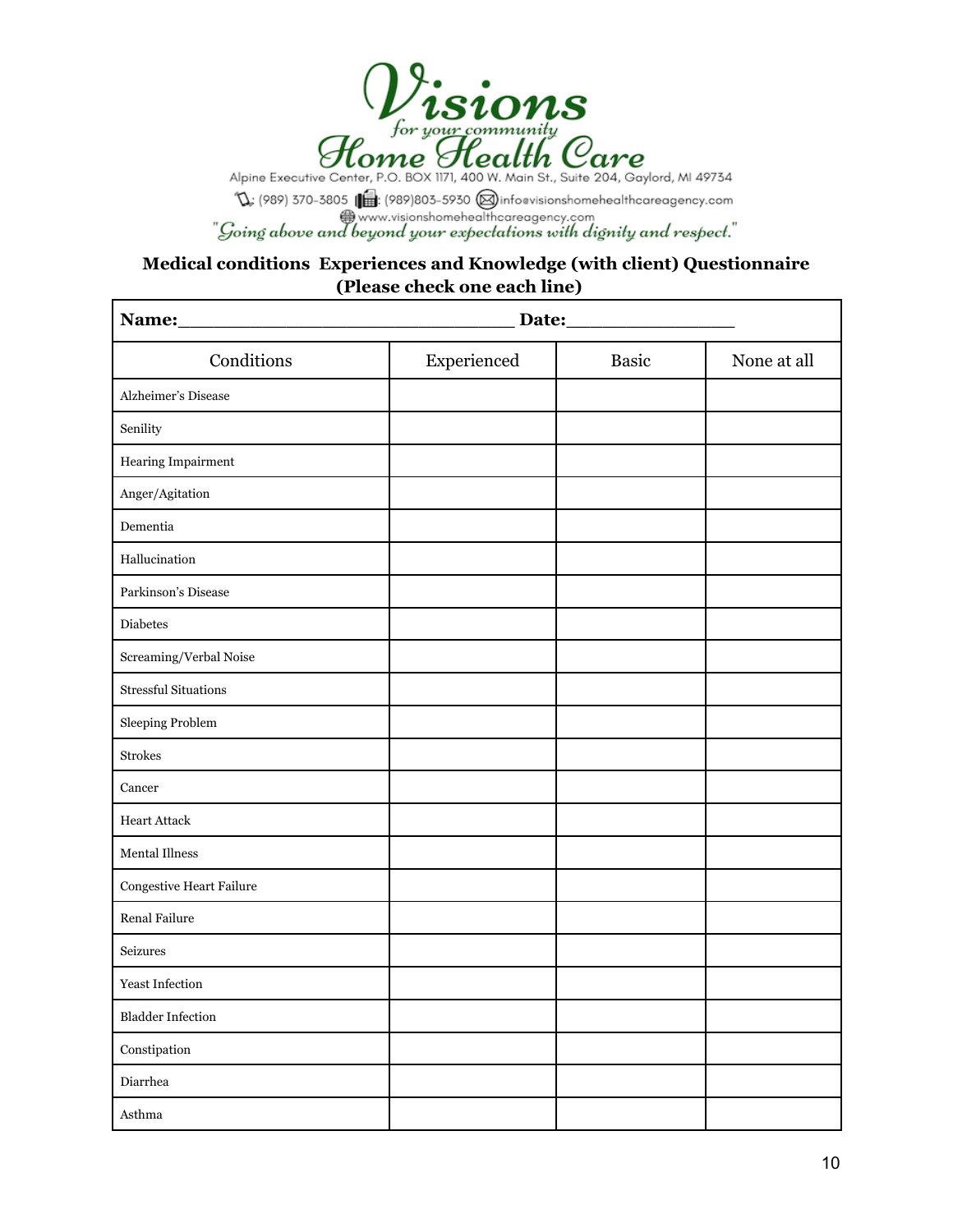![](_page_11_Picture_0.jpeg)

 $\mathbb{Q}$ : (989) 370-3805 ( $\blacksquare$ : (989) 803-5930 (@) infoevisionshomehealthcareagency.com<br>"Going above and beyond your expectations with dignity and respect."

| Name:                        |  |  |
|------------------------------|--|--|
| Fracture                     |  |  |
| Sprain                       |  |  |
| Lou-Gehrig Disease           |  |  |
| Neck Brace                   |  |  |
| ${\rm AIDS}$                 |  |  |
| <b>HIV</b>                   |  |  |
| <b>Terminal Illness</b>      |  |  |
| Sponge/Tub Bathing           |  |  |
| Ulcers/Wound Care            |  |  |
| Amputation Care              |  |  |
| CPR certified                |  |  |
| <b>First Aid Procedures</b>  |  |  |
| <b>Burns</b>                 |  |  |
| Ambulation/Transfers         |  |  |
| Emptying Catheter/Replace    |  |  |
| Catheterization by hand      |  |  |
| <b>Catheter Cleaning</b>     |  |  |
| <b>Incontinence Care</b>     |  |  |
| Colostomy bag/Changing       |  |  |
| <b>Gate Belts</b>            |  |  |
| Insulin Set Up/Administering |  |  |
| Heimlich Maneuver            |  |  |
| Hoyer Lift                   |  |  |
| Range of Motions             |  |  |
| Slide Board/Transfers        |  |  |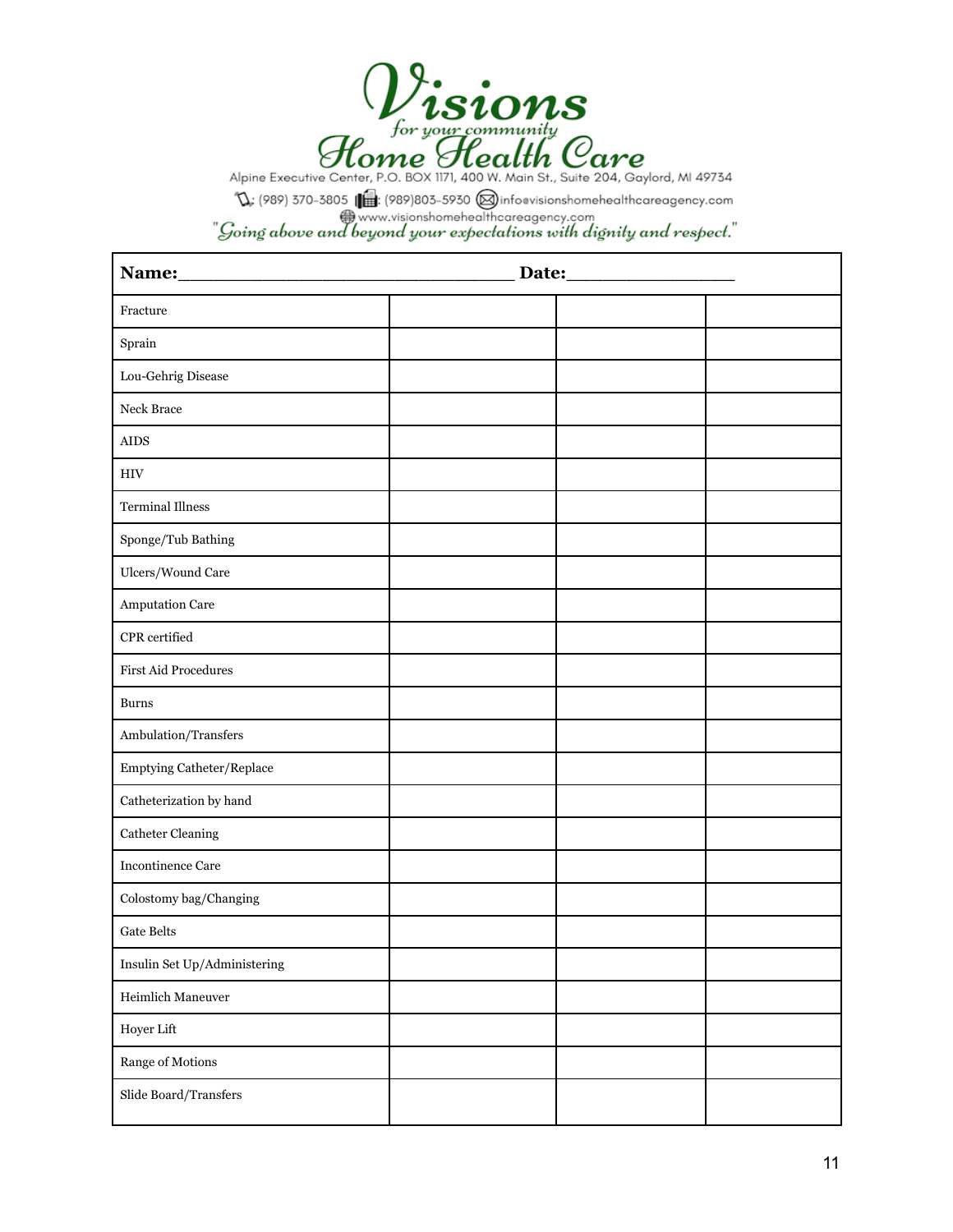![](_page_12_Picture_0.jpeg)

| Set-up/Dispense Medications  |  |
|------------------------------|--|
| Specialized Diets            |  |
| <b>Blood Glucose Testing</b> |  |
| Taking Blood Sugar           |  |
| <b>Taking Pulses</b>         |  |
| <b>Taking Respirations</b>   |  |
| Temperature Reduction        |  |
| Tube Feeding/Manually        |  |
| Tube Feeding/Machine         |  |
| <b>House Cleaning</b>        |  |
| Bedridden Client Care        |  |
| Decubitus / Bed Sores        |  |
| Preventing skin breakdowns   |  |
| Prosthesis                   |  |
| Dialysis                     |  |
| Wheel Chairs                 |  |
| Walkers                      |  |
| Oxygen Tanks                 |  |
| Oxygen Care                  |  |
| Nebulizer/Inhalers           |  |
| Sit to Stand Assist Machine  |  |
| Hand Feeding People          |  |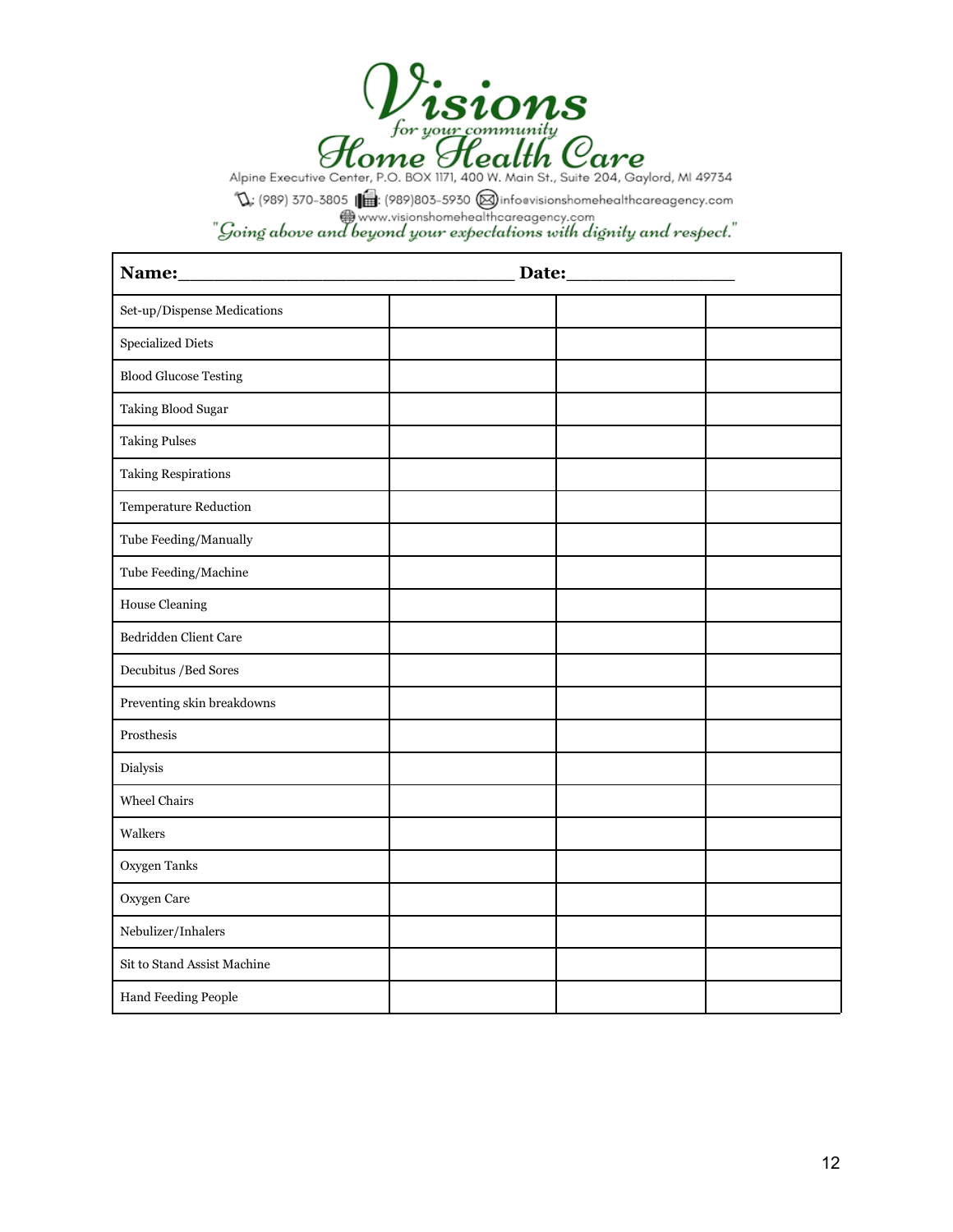![](_page_13_Picture_0.jpeg)

Alpine Executive Center, P.O. BOX 1171, 400 W. Main St., Suite 204, Gaylord, MI 49734  $\mathbb{Q}$ : (989) 370-3805 (989) 803-5930 (a) infoevisionshomehealthcareagency.com<br>
www.visionshomehealthcareagency.com  $"$ Going above and beyond your expectations with dignity and respect."  $\;$ 

# **False Claims Policy Act**

## **Policy:**

Under the Deficit Reduction Act of 2005, the Region 9 Area Agency on Aging (AAA) and Visions for your Community Home Health Care Agency is required to provide employees, provider and volunteers with information regarding federal and state false claims laws, administrative remedies under those laws, whistleblower protections to employees who report incidents of false claims, and Region 9 AAA's and Visions for your Community Home Health Care Agency methods for detecting and preventing fraud, waste, and abuse in Medicaid programs.

#### **Purpose:**

The purpose of this policy is to ensure that employees, providers and volunteers fully understand the requirements of the Deficit Reduction Act of 2005 which contains provisions to combat fraud and abuse in government healthcare programs.

## **Procedure:**

The policy is intended to cover the following Acts:

# **Federal False Claims Act**

The False Claims Act prohibits any person from knowingly presenting or causing to be presented, a false or fraudulent claim to the United States government for payment. The False Claims Act imposes civil liability on any person who:

- Knowingly presents a false or fraudulent claim of payment of approval.
- Knowingly makes or uses a false record or statement to get false or fraudulent claim paid or approved.
- Conspires with another to get a false or fraudulent claim paid or allowed.
- Knowingly makes or uses false record or statement to conceal, avoid, or decrease an obligation to pay or transmit money or property.
- Commits other fraudulent acts enumerated in the statue.

#### **Medicaid False Claim Act** *(M.C.L. 400.601 et seq.)*

The State of Michigan has a companion law known as the Medicaid False Claims Act. This act imposes prison terms of up to four (4) years and fines up to \$50,000 for:

- Knowingly making a false statement or false representation of material fact in any application for Medicaid benefits or for use in determining right to a Medicaid benefit;
- Concealing or failing to report an event which would affect the person's right to receive or continue to receive benefits;
- Soliciting, offering or receiving kickbacks or bribes for referrals to another for Medicaid funded services (fine up to \$30,000);
- Entering an agreement with another to defraud Medicaid through a False Claim; or
- Making or presenting to the State of Michigan a False Claim for payment.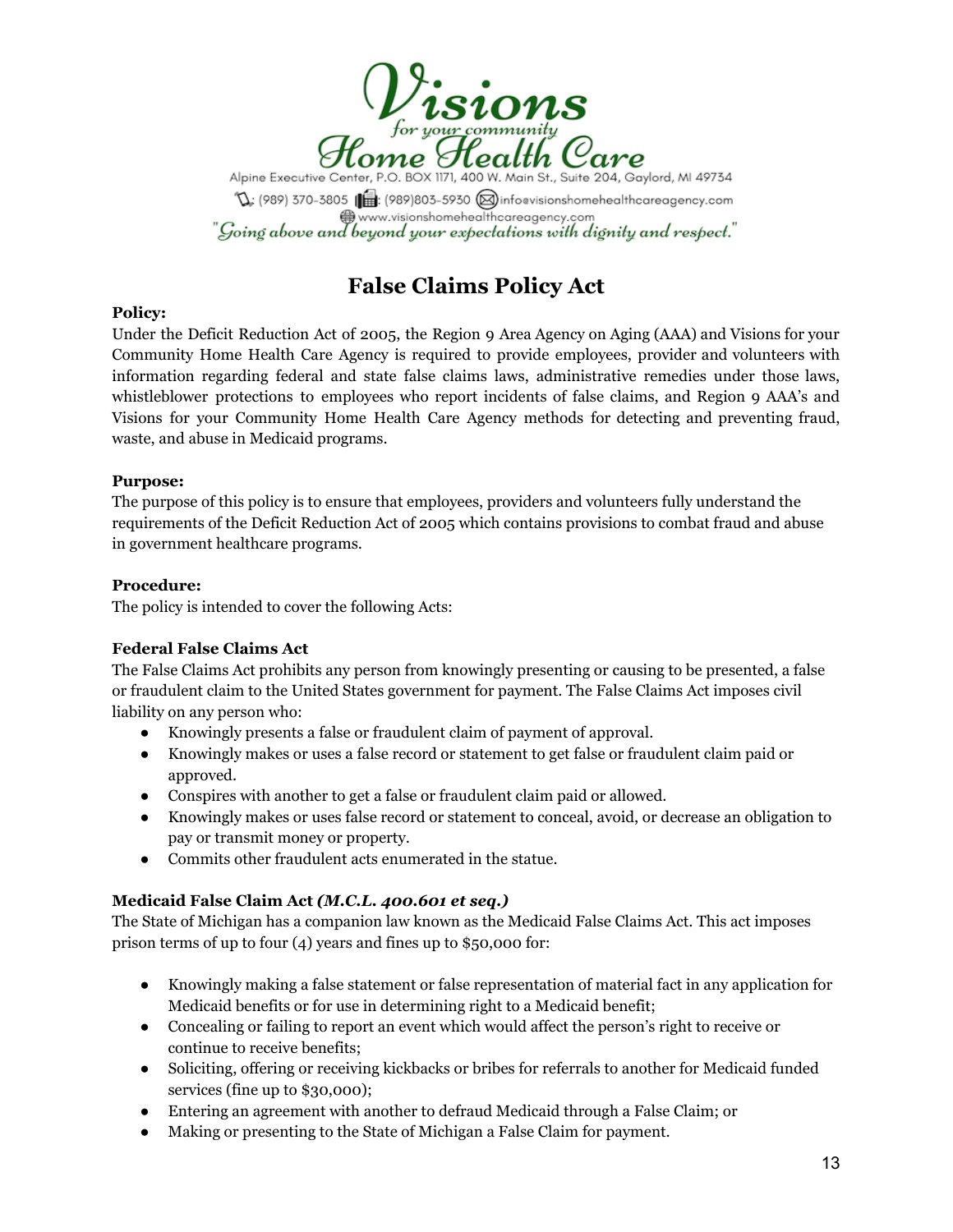![](_page_14_Picture_0.jpeg)

#### **Safeguards:**

Both the federal and Michigan False Claims Acts provide for criminal penalties and include a whistleblower provision to report misconduct involving false claims. This provision allows any private person with actual knowledge of allegedly false claims to file a lawsuit on behalf of the United States government or State government as the case may be.

The federal or state government has the opportunity to intervene in the lawsuit and assume primary responsibility for prosecuting, dismissing or settling the action. If the government decides to intervene, the private person who initiated the action may be eligible for a portion of the proceeds of the action or settlement. The person filing such an action may also receive an amount for reasonable expenses, including reasonable attorney fees and costs incurred in connection with bringing the lawsuit.

Violations of the federal false claims act can result in penalties of not less than \$5,500.00 and not more than \$11,000.00 per claim, plus three (3) times the amount of damages that the government sustains. The Michigan act makes violation a felony punishable by imprisonment and fines up to \$50,000.00.

#### **Whistleblower Protection Laws:**

In addition to NEMCSA/Region 9 AAA's and Visions for your Community Home Health Care Agency Whistleblowing Policy (See personnel policies), both the federal and state laws protect individuals who investigate or report possible False Claims Act violations made by their employer against discharge or discrimination in employment because of participation in such investigation. Employees who are discriminated against or are subjected to adverse employment actions based on good faith participation in an investigation may sue in court for damages. Under either the federal or state law, any employer who violates the whistleblower protection law is liable to the employer for (1) reinstatement of the employee's position without loss of seniority, (2) two times the amount of lost back pay, (3) interest and compensation for any special damages, and such other relief necessary to make the employee whole.

#### **Detection of Potential Fraud or Abuse:**

The Region 9 AAA and Visions for your Community Home Health Care Agency combats Medicaid fraud, waste and abuse by investigating complaints, raising awareness of anti-fraud initiatives, and assuring compliance with the state and federal laws. Quality measures are also used to detect and prevent potential fraud, waste or abuse that includes the following:

- Proactive review of claims and other types of data
- Recommending and implementing claims processing safeguards
- Conducting employee education on fraud and abuse prevention, recognition and reporting
- Encourage and promote the reporting of fraud or abuse by employees and contractors

#### **Types of Fraud Prosecuted Under the MFCA:**

● Billing for goods and services that were not delivered or rendered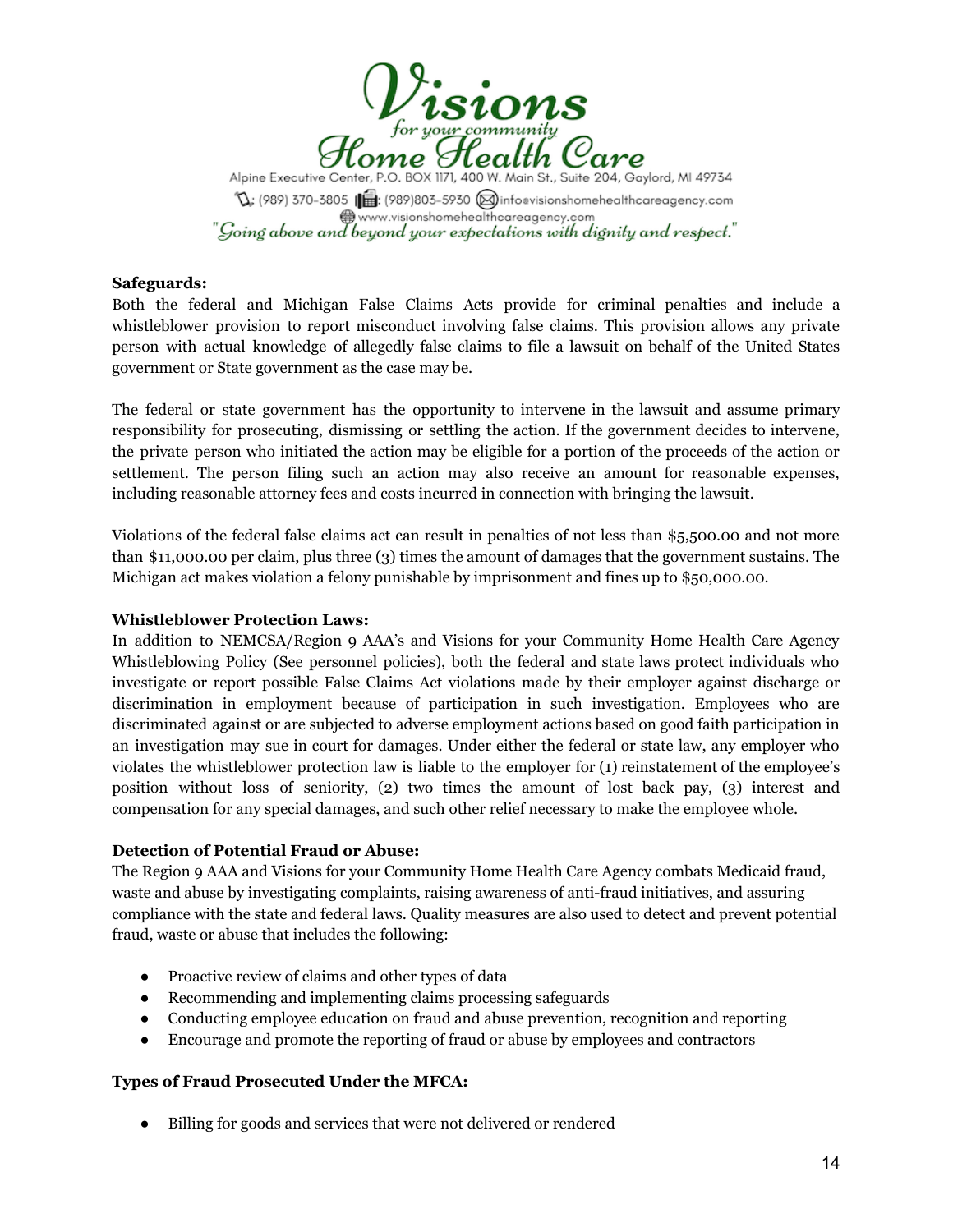![](_page_15_Picture_0.jpeg)

Alpine Executive Center, P.O. BOX 1171, 400 W. Main St., Suite 204, Gaylord, MI 49734

 $\mathbb{Q}$ : (989) 370-3805 ( $\bigoplus$ : (989) 803-5930 ( $\bigoplus$  infoevisionshomehealthcareagency.com "Going above and beyond your expectations with dignity and respect."

- Submitting false service records or samples in order to show better-than-actual performance
- Performing inappropriate or unnecessary medical procedure
- Providing inappropriate or unnecessary medical equipment.
- Billing in order to increase revenue instead of billing to reflect actual work performed
- Up-coding, or inflating bills by using diagnosis billing codes that suggests a more expensive illness or treatment
- Double billing or charging more than once for the same service or goods
- Prescribing a medicine or recommending a type of treatment regimen in order to earn kickbacks from hospital, labs or pharmaceutical companies
- Billing for work or test that were not performed
- Phantom employees and doctored time slip: charging for employees that were not actually on the job, or billing for made-up hours in order to maximize reimbursements
- A grant recipient charging grantor for costs not related to the program
- Making or inducing another to make false statements or using false records to obtain or continue Medicaid eligibility.

## **Notice/Information:**

The Region 9 AAA and Visions for your Community Home Health Care Agency prohibits the actions listed above, and any other action (or inaction) that results in fraud, waste, or abuse of public resources, and shall provide all employees, contractors and agents with a copy of this policy to inform them about the federal and state false claim laws. This policy shall be included in the Region 9 AAA's and Visions for your Community Home Health Care Agency Programmatic Policies and referred to in vendor Contract Standards as well as distributed to all contractors and agents as required by the Deficit Reduction Act of 2005.

The following websites outlines the provisions of the Acts:

Federal False Claims Act: [http://www.justice.gov/civil/docs\\_forms/C-FRAUDS\\_FCA\\_primer.pdf](http://www.justice.gov/civil/docs_forms/C-FRAUDS_FCA_primer.pdf)

Michigan's The Whistleblower's Protection Act: <https://www.legislature.mi.gov/documents/mcl/pdf/mcl-Act-469-of-1980.pdf>

Michigan's Medicaid False Claim Act

[http://www.legislature.mi.gov/\(S\(uvbpiunp3dyxlovaelkoeyts\)\)/mileg.aspx?page=getobject&objectname=](http://www.legislature.mi.gov/(S(uvbpiunp3dyxlovaelkoeyts))/mileg.aspx?page=getobject&objectname=mcl-Act-72-of-1977&query=on&highlight=medicaid) [mcl-Act-72-of-1977&query=on&highlight=medicaid](http://www.legislature.mi.gov/(S(uvbpiunp3dyxlovaelkoeyts))/mileg.aspx?page=getobject&objectname=mcl-Act-72-of-1977&query=on&highlight=medicaid)

#### **Response/Reporting:**

To the extent that Region 9 AAA and Visions for your Community Home Health Care Agency becomes aware of suspects fraud or abuse, it is obligated to respond in accordance with Federal and State regulations.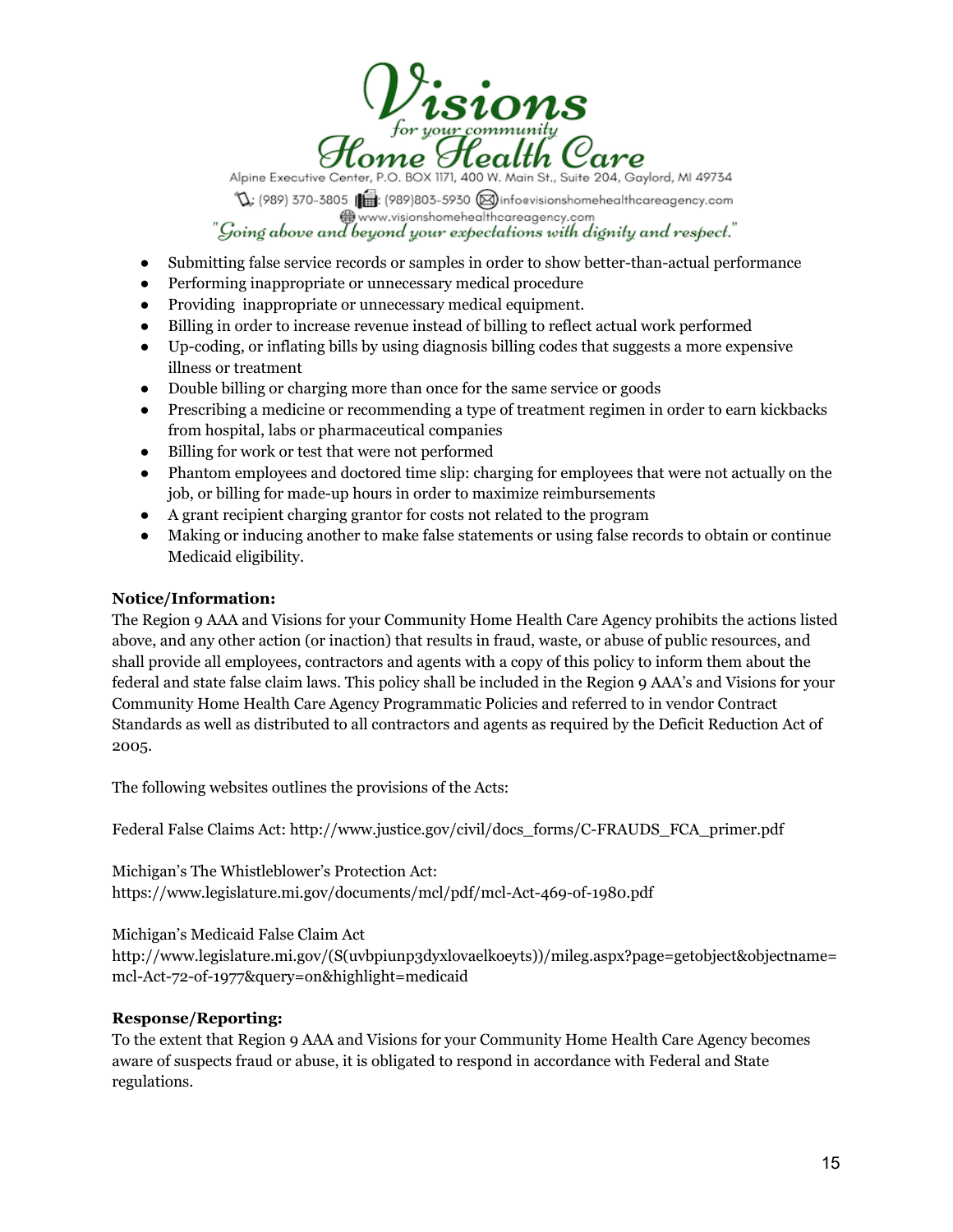![](_page_16_Picture_0.jpeg)

## **To report Medicaid Fraud:**

[http://www.michigan.gove/mdch/0,1607,7-132-2945\\_42542\\_42543\\_4246\\_42551-220188--,00.html](http://www.michigan.gove/mdch/0,1607,7-132-2945_42542_42543_4246_42551-220188--,00.html)

#### **Enforcement:**

All management level personnel are responsible for enforcing this policy. All **employees, vendors and volunteers** will be given a copy of this policy and requested to sign an attestation of compliance. The Region 9 AAA reserves the right to modify or amend this policy at any time as it may deem necessary.

#### **CERTIFICATION:**

I certify that I have read the Region 9 AAA and Visions for your Community Home Health Care Agency False Claims Act Policy last reviewed October 23 2018 and hereby agree to abide by the contents of said policy.

 $\_$  , and the state of the state of the state of the state of the state of the state of the state of the state of the state of the state of the state of the state of the state of the state of the state of the state of the

 $\_$  , and the state of the state of the state of the state of the state of the state of the state of the state of the state of the state of the state of the state of the state of the state of the state of the state of the

Provider/Employee Printed Name:

Provider/Employee Signature:

Today's date: \_\_\_\_\_\_\_\_\_\_\_\_\_\_\_\_\_\_\_\_\_\_\_\_\_\_\_\_\_\_\_\_\_\_\_\_\_\_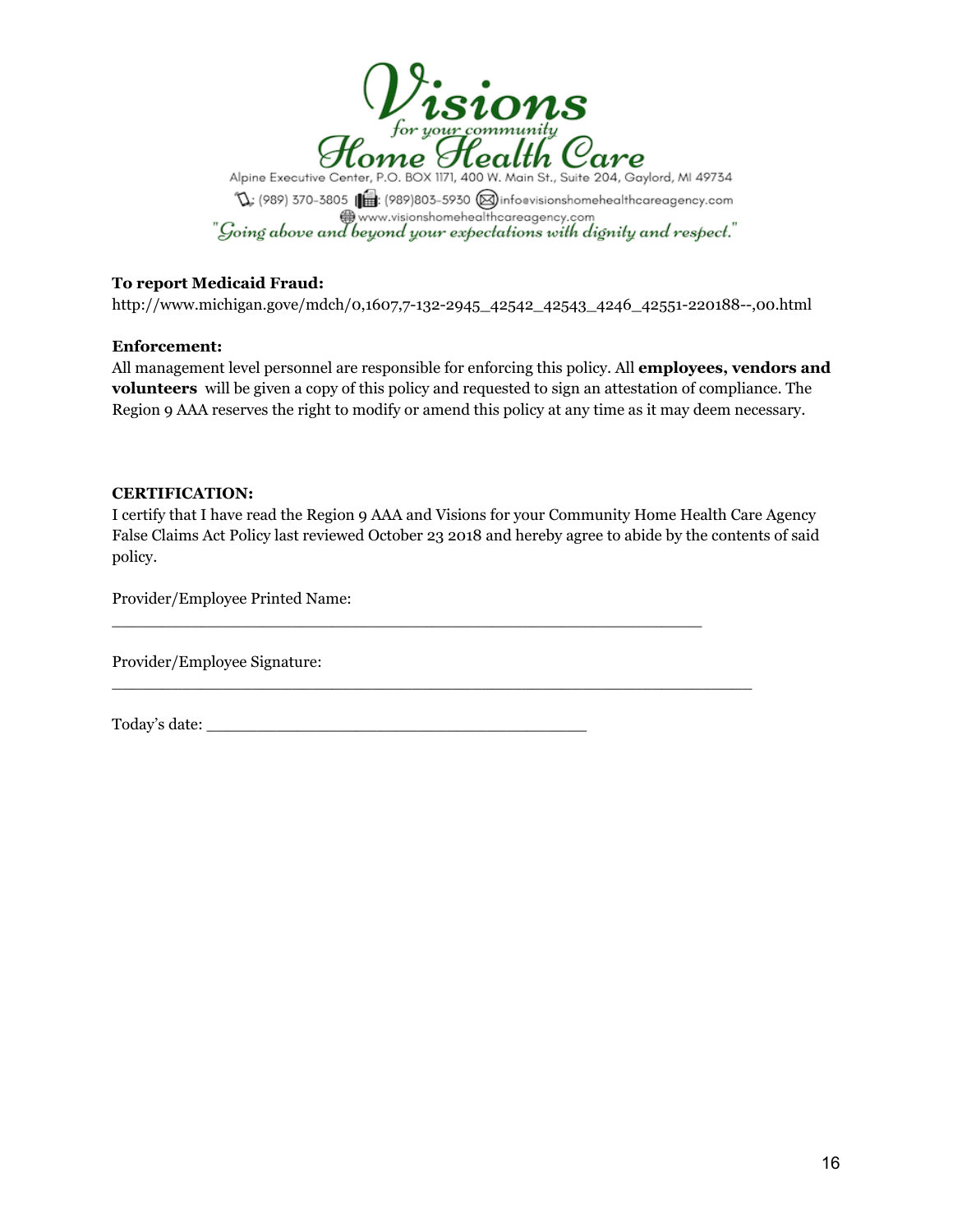|                                                                                |                        |              |                | for your community                              |         | Alpine Executive Center, P.O. BOX 1171, 400 W. Main St., Suite 204, Gaylord, MI 49734<br>$\mathbb{Q}$ : (989) 370-3805 (1989) 803-5930 (11foevisionshomehealthcareagency.com www.visionshomehealthcareagency.com<br>"Going above and beyond your expectations with dignity and respect." |      |
|--------------------------------------------------------------------------------|------------------------|--------------|----------------|-------------------------------------------------|---------|------------------------------------------------------------------------------------------------------------------------------------------------------------------------------------------------------------------------------------------------------------------------------------------|------|
|                                                                                |                        |              |                | <b>Previous Employer Reference Contact Form</b> |         |                                                                                                                                                                                                                                                                                          |      |
| To whom it may concern:                                                        |                        |              |                |                                                 |         |                                                                                                                                                                                                                                                                                          |      |
|                                                                                |                        |              |                |                                                 |         |                                                                                                                                                                                                                                                                                          |      |
|                                                                                |                        |              |                |                                                 |         |                                                                                                                                                                                                                                                                                          |      |
| self-addressed stamped envelope.                                               |                        |              |                |                                                 |         | The applicant has listed you or your organization as a former place of employment, accordance with the release signed<br>by the applicant below, please provide the information requested and return this form to us in the enclosed                                                     |      |
|                                                                                |                        |              |                |                                                 |         |                                                                                                                                                                                                                                                                                          |      |
| Very truly yours,                                                              |                        |              |                |                                                 |         |                                                                                                                                                                                                                                                                                          |      |
| Visions for your community<br>Home Health Care Agency<br><b>Hiring Manager</b> |                        |              |                | <b>Applicant's Authorization</b>                |         |                                                                                                                                                                                                                                                                                          |      |
|                                                                                |                        |              |                |                                                 |         | I, Hereby authorize Visions for your Community Home Health Care Agency LLC, to contact my previous employer/s.                                                                                                                                                                           |      |
|                                                                                |                        |              |                |                                                 |         |                                                                                                                                                                                                                                                                                          |      |
|                                                                                |                        |              |                |                                                 |         |                                                                                                                                                                                                                                                                                          |      |
| <b>STOP!</b>                                                                   |                        |              |                | (To be filled out by previous employer)         |         | <b>STOP!</b>                                                                                                                                                                                                                                                                             |      |
|                                                                                |                        |              |                | <b>Record of Employment</b>                     |         |                                                                                                                                                                                                                                                                                          |      |
|                                                                                |                        |              |                |                                                 |         |                                                                                                                                                                                                                                                                                          |      |
| Position(s) Held:                                                              |                        |              |                |                                                 |         |                                                                                                                                                                                                                                                                                          |      |
| Reason Employment Ended:                                                       |                        |              |                |                                                 |         |                                                                                                                                                                                                                                                                                          |      |
|                                                                                |                        |              |                |                                                 |         |                                                                                                                                                                                                                                                                                          |      |
|                                                                                |                        |              |                |                                                 |         |                                                                                                                                                                                                                                                                                          |      |
|                                                                                |                        |              |                |                                                 |         |                                                                                                                                                                                                                                                                                          |      |
| Please rate the applicant in each of the following areas:                      |                        |              |                |                                                 |         |                                                                                                                                                                                                                                                                                          |      |
| Job Skill<br>Initiative                                                        | Excellent<br>Excellent | Good         | Good           | Average                                         | Average | <b>Below Average</b><br><b>Below Average</b>                                                                                                                                                                                                                                             | Poor |
| Poor                                                                           |                        |              |                |                                                 |         |                                                                                                                                                                                                                                                                                          |      |
| Attendance                                                                     | Excellent              | Good         |                | Average                                         |         | <b>Below Average</b>                                                                                                                                                                                                                                                                     | Poor |
| Conduct                                                                        | Excellent              | Good         |                | Average                                         |         | <b>Below Average</b>                                                                                                                                                                                                                                                                     | Poor |
| Would you rehire Applicant ?                                                   | YES                    |              | N <sub>O</sub> |                                                 |         |                                                                                                                                                                                                                                                                                          |      |
|                                                                                |                        |              |                |                                                 |         |                                                                                                                                                                                                                                                                                          |      |
|                                                                                |                        | <b>Title</b> |                |                                                 |         | Date                                                                                                                                                                                                                                                                                     |      |
| Signature                                                                      |                        |              |                |                                                 |         |                                                                                                                                                                                                                                                                                          |      |